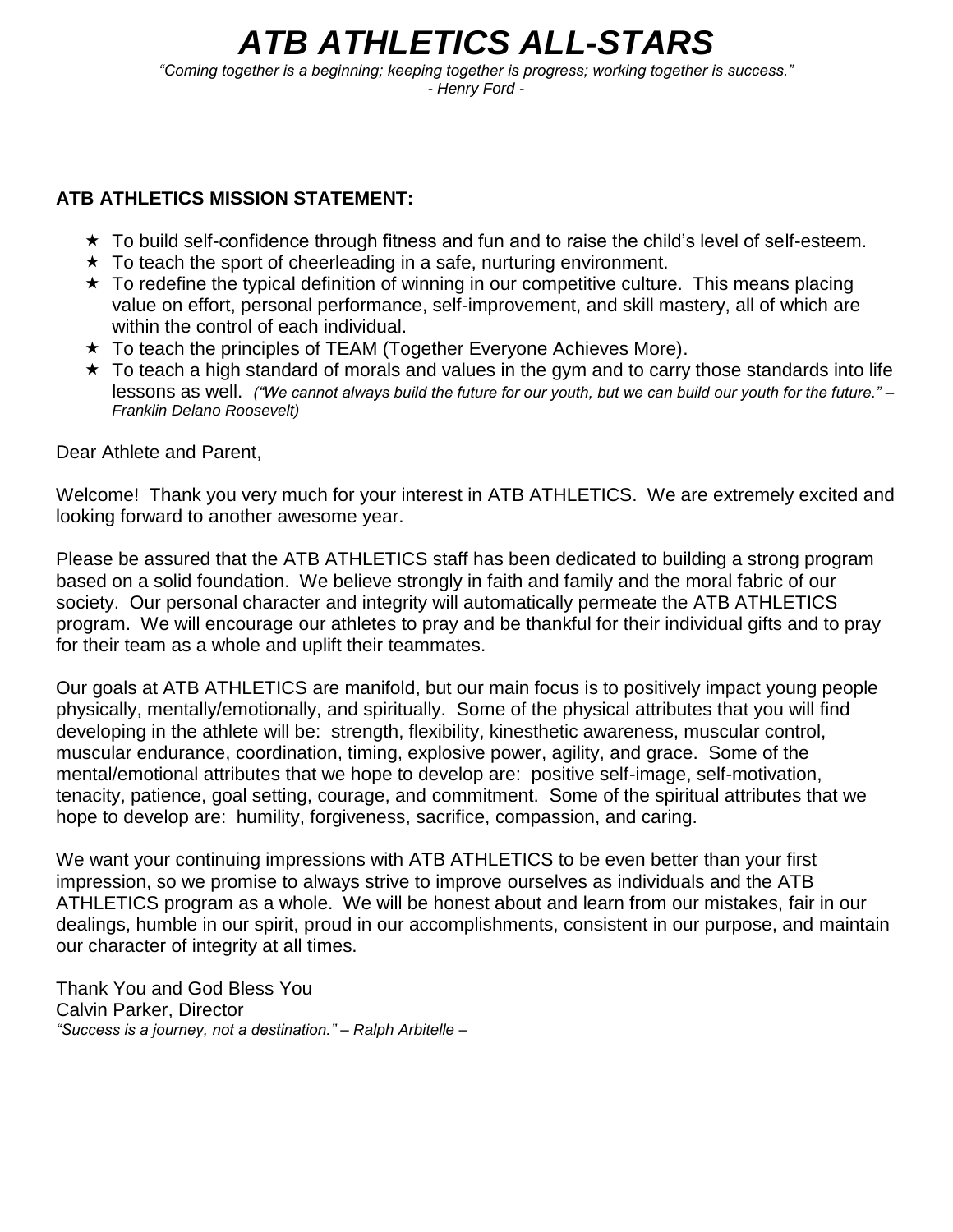# **COMMUNICATION**

Communication is key to any organized, successful program. ATB ATHLETICS will do its very best to keep you informed in a timely manner about all matters relating to your child and the program. **Information that is important will be communicated primarily through e-mail so please check your e-mail on a daily basis**. Other forms of communication may be through the front desk, through a team parent on "GroupMe," on the ATB ATHLETICS website [\(www.abovethebargym.com\)](http://www.usaathletics.club/), or through parent meetings at the gym. It is your responsibility to keep up with all pertinent information.

# **UNIFORMS AND PRACTICE WEAR**

#### **UNIFORMS**

The ATB ATHLETICS uniform was carefully selected to represent best the ATB ATHLETICS program. Modesty, simplicity, sharpness, and uniqueness were all considered when choosing the right uniform. Both the ATB ATHLETICS style and colors are unique to the Houston area. We purposely chose uniforms that were different from any other local team. *("It's not the glitz of the uniform that matters, but the spirit that shines within." – Anonymous Cheerleader)*

The ATB ATHLETICS uniform will consist of a top, bloomers, hairbow, cheer shoes, warm-up suit, and bag. Full payment is due for each on the designated dates. This money must be collected before the ATB ATHLETICS orders can be turned in. All uniform costs and any additional items purchased are non-refundable.

Parents are required to attend the uniform fitting and sign a confirmation of your child's order. Since the competition season does not begin until November or December, please make allowances for any anticipated growth of your child. ATB ATHLETICS will not be responsible for uniforms that do not fit upon arrival.

Lost or damaged items throughout the cheer season are the financial responsibility of the athlete and must be immediately replaced.

Hairstyle and appropriate make-up will be addressed prior to the beginning of the competition season. Only make-up designated by ATB ATHLETICS should be worn and applied according to the standards set by ATB ATHLETICS. The make-up can be purchased through the gym.

#### **PRACTICE WEAR**

ATB ATHLETICS requires two practice shirts and two practice shorts/capris to be worn at each and every practice. Biker shorts must be worn under the shorts if deemed not an appropriate length. Payment in full must be collected prior to the ordering of these outfits in May. If any part of the practice uniform is lost, a replacement must be purchased immediately. No jewelry may be worn at any practice (including earrings and belly rings). Please keep fingernails at a short length for safety reasons.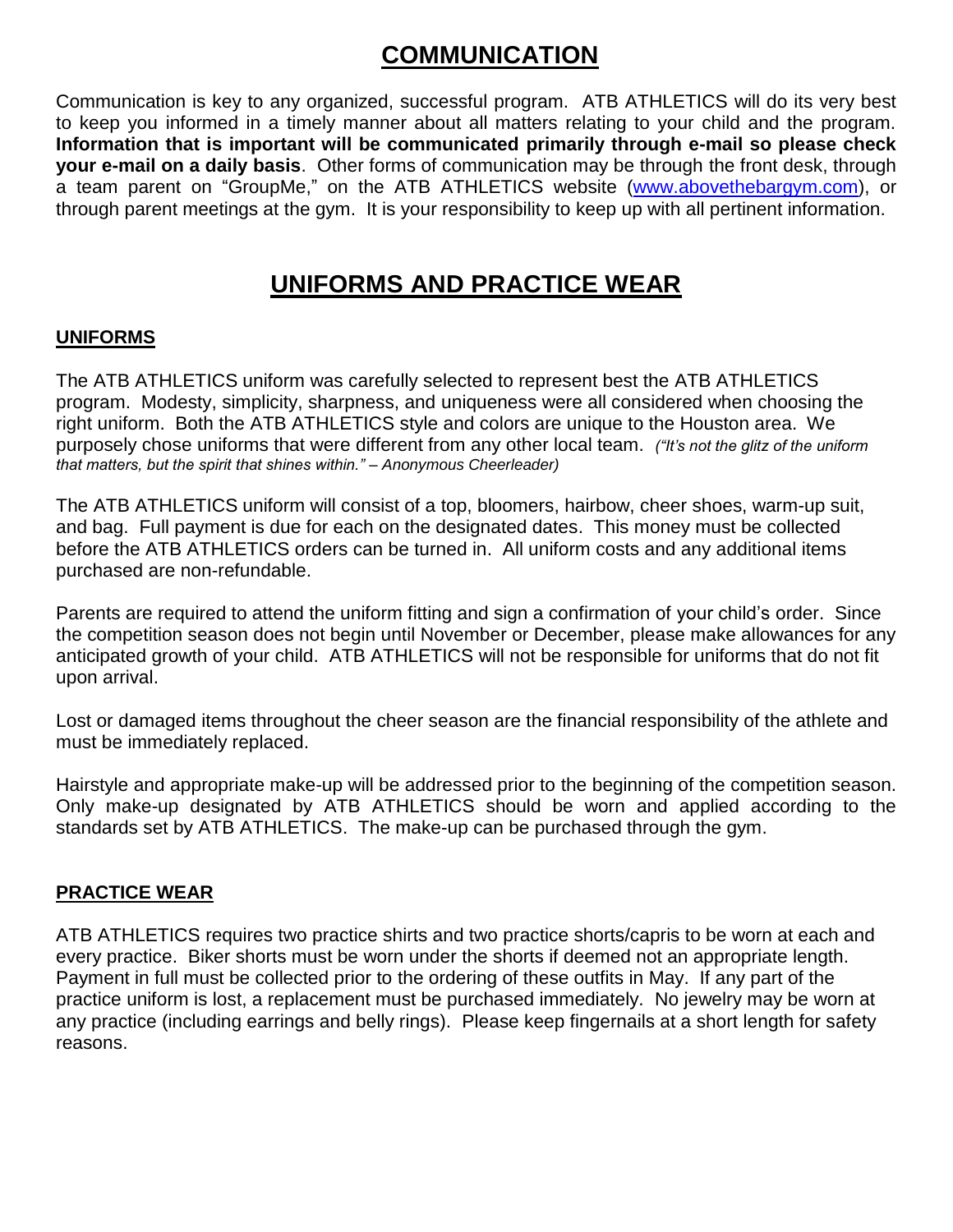# **RULES AND POLICIES**

#### **PRACTICE ATTENDANCE**

Cheerleading is a team sport; therefore, practices are greatly hindered when athletes are absent. Practices are essential to the development of the cheerleader and to the team as a whole, so every practice is considered important. It is your obligation to attend all practices. It is the responsibility of each cheerleader to learn any new material or gain information given out when missing any practice. There are no make-ups for missed practices. All absences must have a written excuse. Please use the formal excuse form available on the ATB ATHLETICS website. *("There are only two options regarding commitment. You're either in or out. There's no such thing as in-between." – Pat Riley)*

Unexcused absences are exactly that: unexcused! During the months of September through March, **no more than 1** unexcused absence is acceptable. You may be suspended or asked to leave the team altogether if you have excessive absences. This absence policy will be strictly enforced:

| <b>EXCUSED</b>                       | <b>UNEXCUSED</b>                      |
|--------------------------------------|---------------------------------------|
| Family Event: Birth, Wedding, Death  | <b>Family Celebrations</b>            |
| <b>Contagious Illness</b>            | Non-contagious illness or injury (you |
|                                      | can still watch)                      |
| School cheerleading functions        | School activities/dances              |
| Mandatory grade related activities   | Homework/studying for tests (plan     |
|                                      | appropriately)                        |
| Pre-approved absences (request form) | Other activities/birthday parties     |

Tardiness is a sign of disrespect to your teammates, coaches and the ATB ATHLETICS program. Please make every effort to ensure that you will be to practice on time. If you are going to be late, you must call the front office at 281-672-7198 and let the coaching staff know. Leaving practice early can also be very disruptive to the team practice. Please arrange your schedules to arrive and leave on time. Excessive tardiness may also result in suspension or removal from the team.

There may be, at the discretion of the coaches, extra practices called before a competition. These are to be treated as any other practice and are **absolutely mandatory**. ATB ATHLETICS may add or cancel practices at any time at the coaches' discretion. Some teams may practice more than others due to injuries or choreography changes. There will be no extra charges for extra practices.

#### **PRACTICE CONDUCT**

- Maintain an aggressive, competitive, and positive attitude and give your best effort at every practice. *("Whether you think you can or whether you think you can't – you're right." – Henry Ford)*
- $\star$  Treat yourself and other cheerleaders with respect and dignity, displaying positive sportsmanship at all times.
- $\star$  Every member of the team is vital to its success, and no one member is more important than another. Egos do not and cannot play any part in practices. *("Strength lies in differences, not in similarities" – Stephen Covey)*
- $\star$  All coaching is to be done by coaching staff. Please refrain from coaching other teammates unless specifically asked to do so.
- $\star$  We want the gym to be a happy, motivating, and uplifting place to be. There is no place in our gym for rude or belittling comments, display of anger or disgust, and talking back to coaches or other adults (including eye rolling).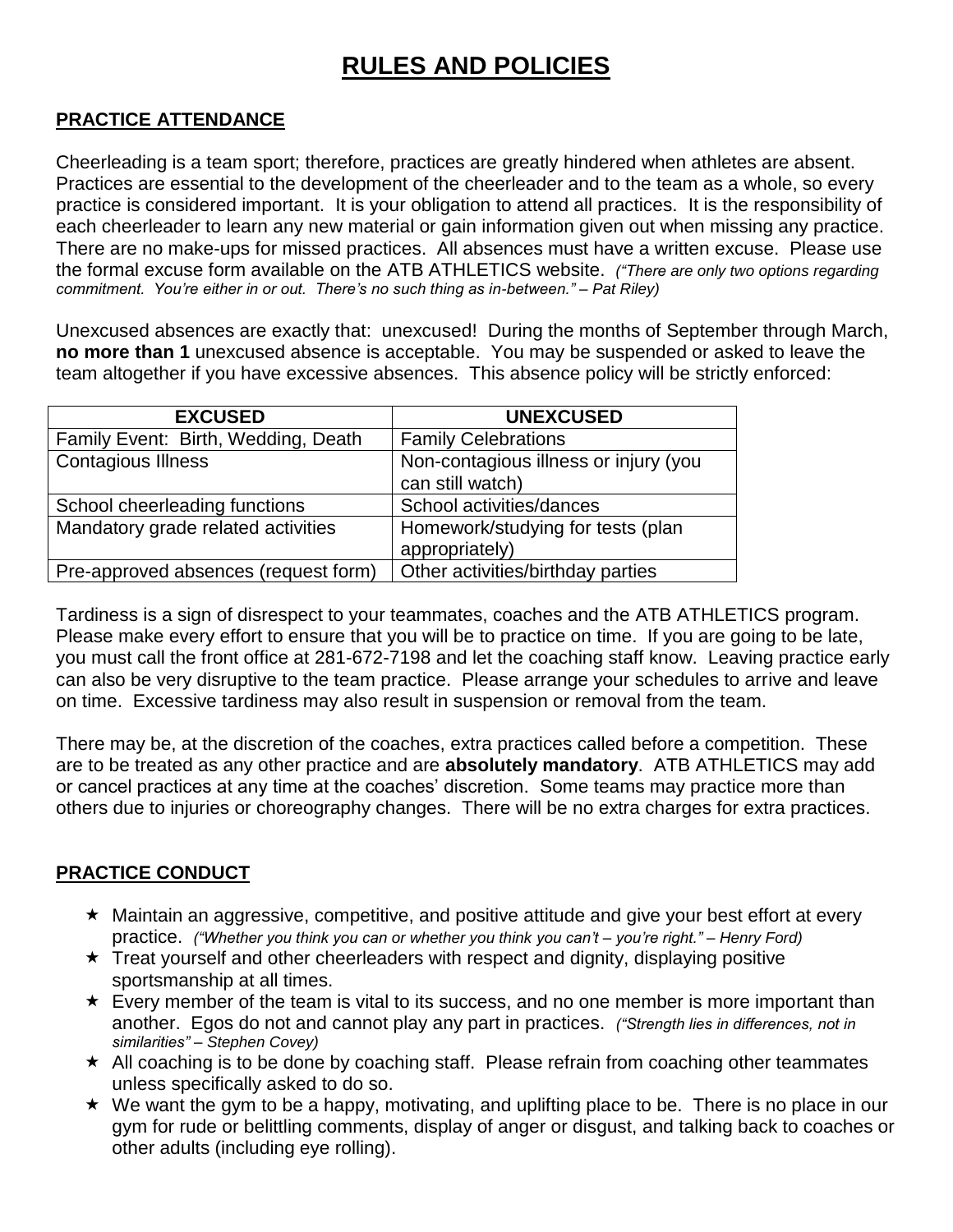- \* There is no room for crying and giving up because you have given in to your frustrations and fears. *("Many of life's failures are people who did not realize how close they were to success when they gave up." – Thomas Edison)*
- $\star$  Absolutely no profanity allowed, including inappropriate gestures.
- $\star$  No talking during practice. Athletes are here to work and when you are talking, goals are being impeded. Time is precious.
- \* Concentrate and focus on what you are trying to accomplish during practice. "Fooling around" is an accident waiting to happen. You will be dismissed from practice for playing around.
- $\star$  Show respect for your safety and to the wishes of your coaches by staying off the equipment without specific permission and supervision of a coach.
- $\star$  Be honest. Cheating in practice is the ugliest form of disrespect. It shows disrespect to your coaches, to your parents, and most importantly, to yourself. If you cannot or will not complete an assignment, be honest about it.
- ★ Tell your coach when your body is telling you to stop or slow down. This shows respect for yourself and for the coach and protects your body from injury.
- $\star$  You should not attempt cheerleading skills if you are on any medication that causes drowsiness, imbalance, weakness, lightheadedness, etc. It is potentially dangerous to perform under these conditions. Inform your coach of your situation.
- \* ATB ATHLETICS prides itself on being a tobacco, alcohol, and drug-free program. Any team member coming to practice under the influence will be immediately dismissed from the program.
- $\star$  No food or drink is allowed in the gym. No soda may be consumed during practice. Gum is also not allowed during practice.
- $\star$  If an athlete is going to be late or absent, she must call the gym before the beginning of practice.
- $\star$  Cell phones will not be permitted in the gym. You may only make or receive a phone call in the case of an emergency.
- $\star$  Ask permission to leave the gym. This applies to leaving practice early, going to the restroom, or calling home. Your coach should always know where you are at all times.
- $\star$  Always wait inside the facility for your ride home. Athletes are not to wait outside for pick-up following practice.

# **PARENT VIEWING OF PRACTICES**

- $\star$  Parent viewing of practices is a privilege. Please do not distract the athletes in any way. Parents are not permitted to yell at their child through the windows. Please leave all instruction to the coaching staff. The staff reserves the right to close practices at any time.
- $\star$  Please keep noise in the lobby and upper viewing area to a minimum. All siblings of athletes in practice are to be supervised by their parents at all times.
- $\star$  There is a NO TOLERANCE policy for gossip in the lobby/upper viewing area.

# **COMPETITION ATTENDANCE**

Attendance at all ATB ATHLETICS competitions is **mandatory**. A tentative competition schedule will be available in June and will be finalized in August. It is your responsibility to make arrangements with your schedule to attend every competition.

It is the parents' responsibility to get their cheerleader to and from competitions. Please show up on time ready to go (fully dressed, no jewelry, no fingernail polish, make-up and hair done). Be sure to go to the designated meeting area the day of the competition. Not showing up on time places unnecessary stress on your child, your child's squad, and their coaches.

No one is allowed to leave the competition early unless there are unusual pre-approved circumstances. All the teams will stay and support each other. This shows unity with our teammates.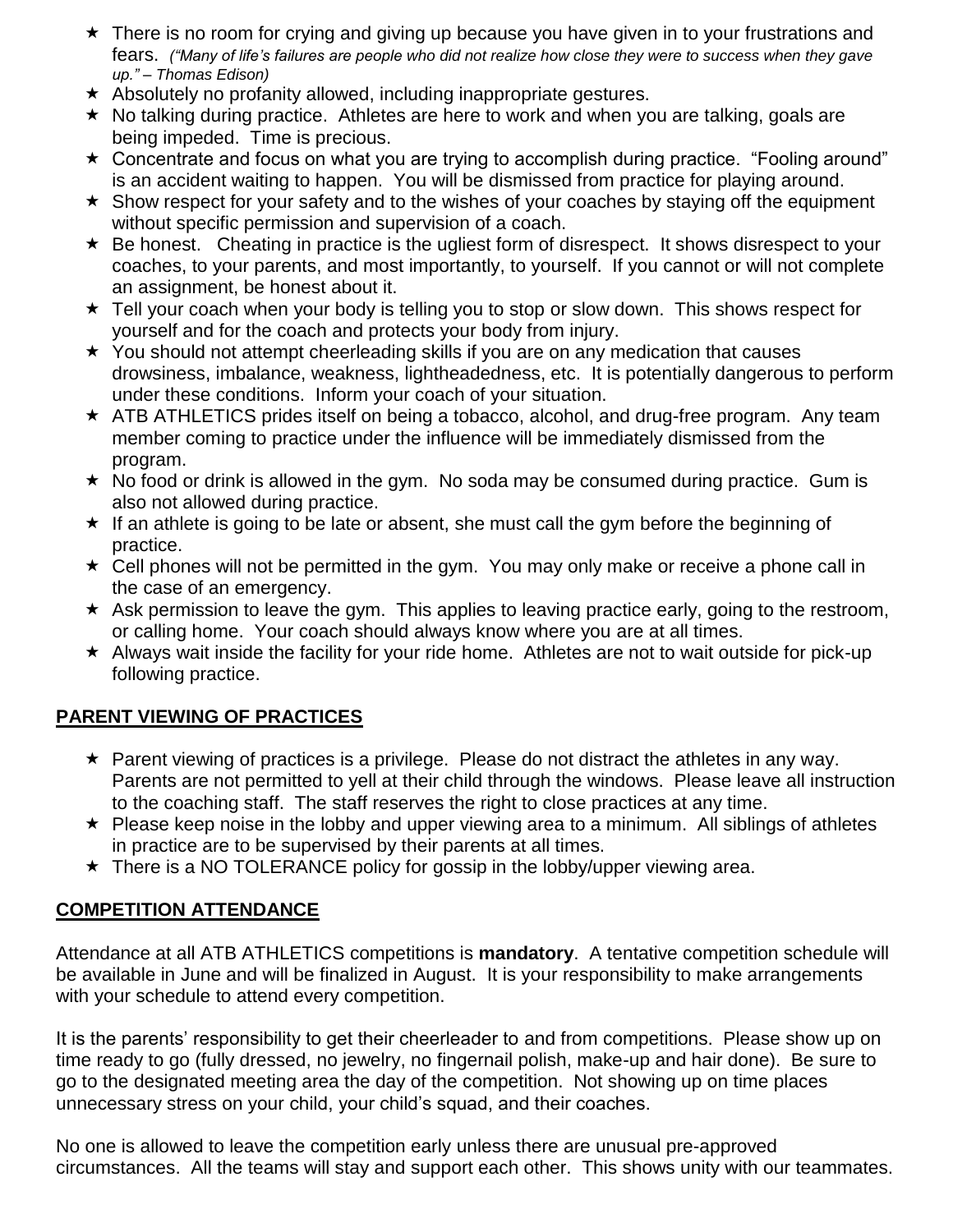All cheerleaders must stay until awards are presented (in full uniform), therefore, please be prepared to stay for the entire day.

# **COMPETITION CONDUCT**

- $\star$  Any display of insubordination to the coaching staff will not be tolerated. Be respectful to yourself, your teammates, and your coaches.
- $\star$  Inappropriate behavior, profanity, or lewd conduct is unacceptable.
- ★ Placing blame of a bad performance or missed stunt on any teammate or stunt group will not be tolerated. The team as a whole succeeds together and fails together. *("Success is never final. Failure is never fatal. Courage is what counts." – Sir Winston Churchill)*
- Unsportsmanlike behavior or disrespect to another team is inappropriate.
- $\star$  Tobacco, alcohol, or illegal substance is strictly forbidden at all competitions and will result in dismissal from the ATB ATHLETICS program.
- $\star$  An 11:00 p.m. curfew must be enforced at out-of-town competitions so that every athlete is well rested for competition the next day.
- Remember at all times you are representing ATB ATHLETICS and we will hold our athletes to a higher standard. *("Reputation is what people think you are. Character is who you really are. Take care of your character and your reputation will take of itself." – Unknown)*

# **PARENT RESPONSIBILITIES AND CODE OF CONDUCT**

ATB ATHLETICS is aware that parents play a valuable role in this program. Your interest, encouragement, cooperation, involvement, and support are vital to its success. Parents also play a huge role in the development of successful cheerleaders. Your role is every bit as important as that of the athlete or of the coaches. It is also every bit as difficult. That is why we welcome your presence at every practice, at every team function, at booster club meetings, and at every competition. We want your support because we want your child to succeed. Here is what you can do to help your child achieve her dreams.

On the physical side, it is your job to ensure that your young athlete gets enough rest, gets enough of the healthy kinds of food and drink, gets to and from the gym on time, and has the proper clothing and equipment.

The emotional side is just as important. It is your role to provide unconditional love, support, and encouragement. Your love is not based on whether she makes her back handspring in practice. You support is not dependent on an outstanding score in competition. Your encouragement is not conditioned on her somehow making you look good by being the best on the team, in the state, in the region, or in the nation.

It is through the physical and emotional support described above that you show your respect for your cheerleader and the effort she is putting into her sport. Any more or any less does a disservice to your child and will limit her opportunity for success.

# **The responsibilities and code of conduct as a competitive cheerleading parent are as follows:**

- $\star$  Support your child and her coaches throughout the season.
- $\star$  Uphold a positive attitude regarding your child, her teammates, the coaches, and the program. There is a no tolerance policy for gossip at any time – the athlete will be dismissed immediately. If you have questions or concerns, please direct them to the coaches, not other parents. *("To respond is positive; to react is negative." – Zig Ziglar)*
- You are to contact the coaches regarding **your child** only. Please do not come to us about any other child other than your own.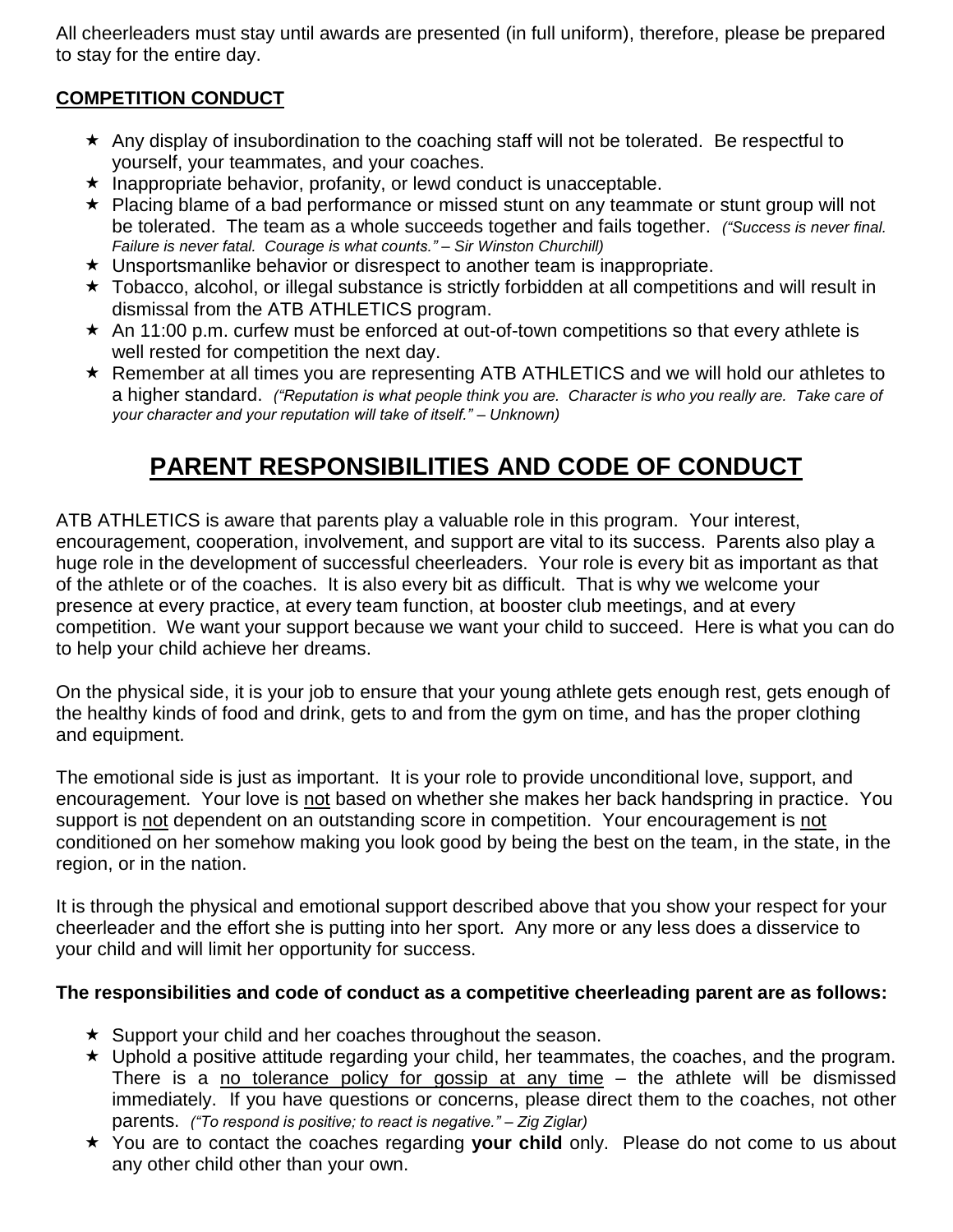- Parent viewing of practices is a privilege. Do not interrupt practices to speak to your child or the coach or distract other athletes in any way. Coaches are available before or after practice – not during practice.
- $\star$  Please leave all instruction to the coaching staff.
- $\star$  Please keep noise in the lobby to a minimum. All siblings of athletes in practice are to be supervised by their parents at all times.
- $\star$  Call in absences due to unforeseen illness or family emergency, and understand that all practices are mandatory and the only accepted absences are due to illness, family emergency, or school cheerleading commitment.
- $\star$  Be responsible for transportation to get your child to and from practices, competitions, and special events.
- $\star$  Please do not use cheerleading as a disciplinary tool against your child. While this may seem to be a fair method to punish your child, it will only serve to punish the entire team in which your child participates.
- $\star$  Understand that skill selection, training techniques, competitive level, and all other similar matters are the responsibility of the coach, not the parent. Please do not interfere with the coaching staff.
- $\star$  You have the responsibility to accept the decisions of the coach regarding routines, competitions, practices, camps, apparel, etc.
- $\star$  Understand that additional practices may need to be called, sometimes with only 24-hours notice (in time for performance). Effort to provide as much advanced notice as possible will be made.
- You give permission to ATB ATHLETICS to use your child's picture for promotional and advertising purposes (please let us know if otherwise).
- You give permission to ATB ATHLETICS to provide your address, phone numbers, and e-mail contact information to other team members within the program.
- You have the responsibility to represent ATB ATHLETICS at competitions and events with good sportsmanship.
- $\star$  No parent is allowed in the warm-up area or on the competition floor at any time unless they have been given a designated parent pass.
- \* Do not approach competition judges or officials at any events. Understand that competition judging is subjective and that you may not agree with the outcome of the judging scores.
- $\star$  Understand that tuition must be kept current in order to participate in the program. An athlete is subject to removal from the program if tuition is more than one month late (Please make an appointment with the Director if you are having financial difficulty.)
- $\star$  Understand that tuition cannot be prorated for missed practices.
- $\star$  Understand that all competition fees are due according to the established schedules (no exceptions please). An athlete is subject to removal from the program if fees are more than one month late.
- $\star$  Understand that uniforms must be paid in full prior to ordering.
- $\star$  Understand that being on team is a privilege not a right.
- Make sure that you have the time, finances, and commitment necessary for an entire season to be a member of the ATB ATHLETICS program.
- $\star$  Please realize that cheerleading is a team sport. If you allow your child to quit before the season ends, it affects the entire team and is a disservice to your child and his/her teammates and coaches.
- $\star$  Sign, enforce, and abide by all forms, releases, and regulations.